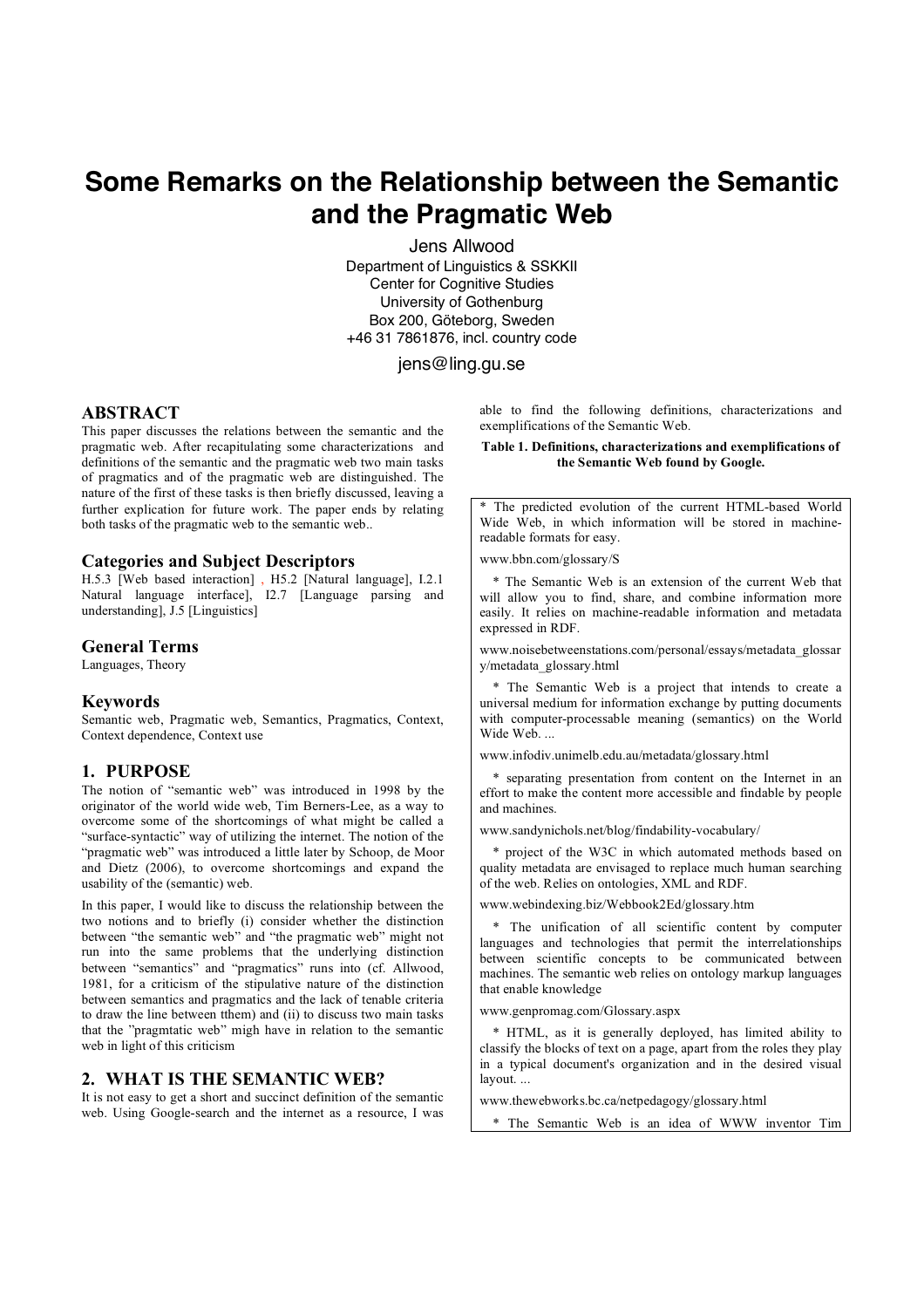Berners-Lee that the Web as a whole can be made more intelligent and perhaps even intuitive about how to serve a user's needs. ...

eec.lboro.ac.uk/learningtech/stoz.htm

 \* The semantic web is an evolving extension of the World Wide Web in which web content can be expressed not only in natural language, but also in a form that can be understood, interpreted and used by software agents, thus permitting them to find, share and integrate information more easily. ...

en.wikipedia.org/wiki/Semantic Web

Wikipedia also gives the following longer characterization of the semantic web:

"The Semantic Web is an evolving extension of the World Wide Web in which the semantics of information and services on the web is defined, making it possible for the web to understand and satisfy the requests of people and machines to use the web content. It derives from W3C director Tim Berners-Lee's vision of the Web as a universal medium for data, information, and knowledge exchange.

At its core, the semantic web comprises a set of design principles, collaborative working groups, and a variety of enabling technologies. Some elements of the semantic web are expressed as prospective future possibilities that are yet to be implemented or realized. Other elements of the semantic web are expressed in formal specifications. Some of these include Resource Description Framework (RDF), a variety of data interchange formats (e.g. RDF/XML, N3, Turtle, N-Triples), and notations such as RDF Schema (RDFS) and the Web Ontology Language (OWL), all of which are intended to provide a formal description of concepts, terms, and relationships within a given knowledge domain."

Summarizing the definitions and characterizations given in the table, we can see, that the semantic web has the following properties. It involves machine readable formats rather than Html. This means metadata in RDF (Resource Description Framework) and RDFS (RDF Schema) and ontology markup languages like OWL (ontology web language).

The basic idea seems to be that the semantic web, by giving web users direct access to machine readable content (which is available for automated processes by machine and software), can overcome the more shallow presentational differences which we find in presentation on web pages, based on use of Html and driven by differences between natural languages, communication styles and preferences of web design.

# **3. WHAT IS THE PRAGMATIC WEB?**

It is only slightly easier to get a grasp of what the pragmatic web is. In Wikipedia, the pragmatic web is characterized as follow (the definition seems to be taken from Schoop, de Moor and Dietz (2006)).

#### **Table 2. Definition of the pragmatic web found by Google**

"The Pragmatic Web consists of the tools, practices and theories describing why and how people use information. In contrast to the Syntactic Web and Semantic Web the Pragmatic Web is not only about form or meaning of information, but about social interaction which brings about e.g. understanding or commitments.

The transformation of existing information into information

relevant to a group of users or an individual user includes the support of how users locate, filter, access, process, synthesize and share information. Social book marking is an example of a group tool, end-user programmable agents are examples of individual tools."

The Pragmatic Web idea is rooted in the Language/action perspective"

We can see that the idea is that both the "syntactic" and the "semantic" web provide information which then forms the input to the "pragmatic web", which, in turn, provides support for use of the web leading to understanding, commitments and sharing of information.

If we continue our consideration of the characterizations and definitions given above, we can see that there is an overlap between the characterizations given of the semantic web and the one given of the pragmatic web. Both are supposed to serve user's needs by making web content more accessible and findable. In view of this overlap, I would therefore like to look a little more in detail at what the respective roles of the semantic and pragmatic web might be.

One of the ways to do this is to ask whether there is a dependence between the semantic and pragmatic web. Can there really be a successful semantic web without a pragmatic web and can there really be a successful pragmatic web without a semantic web? In other words, is there a mutual dependence between the semantic and pragmatic web? One reason to believe that such a dependence exists between semantic web and the pragmatic web is that it seems reasonable to believe that such a dependence already exists between semantics and pragmatics in Natural Language, cf Allwood (1981).

However, before attempting to answer this question, I would like to point out two possible roles for the pragmatic web in relation to the semantic web. Both roles are inherent in the classical definitions of semantics and pragmatics, (in the trichotomy of syntax, semantics and pragmatics suggested by Morris 1938, 1946 and reinforced by Carnap 1942). The term *pragmatics* was proposed by Morris in 1938 "to designate the study of signs and their relationship to interpreters". In 1946, Morris changed this slightly to make pragmatics the study of the origin, use and effect of signs. Here "use " is explicitly mentioned and both sender and receiver are included. In 1938, the term *semantics* was used to designate the more abstract study of the relationship between signs and the objects they signify (leaving out the interpreter). In 1946, this was changed to the study of signification in all modes of signifying.

Over the years, the distinction between semantics and pragmatics has often been interpreted as saying that semantics concerns the study of the inherent meaning of signs independent of use and context, while pragmatics concerns the study of the use of signs in context. Even though this distinction might seem fairly clear cut, I would like to claim that it has given rise to two distinct tasks for pragmatics, which are partly, but not completely, related to each other. The two tasks are:

- (i) pragmatics as the study of the use and context dependent meaning of signs and
- (ii) pragmatics as the study of the use and the context of signs

The objective of the former, but not necessarily of the latter task,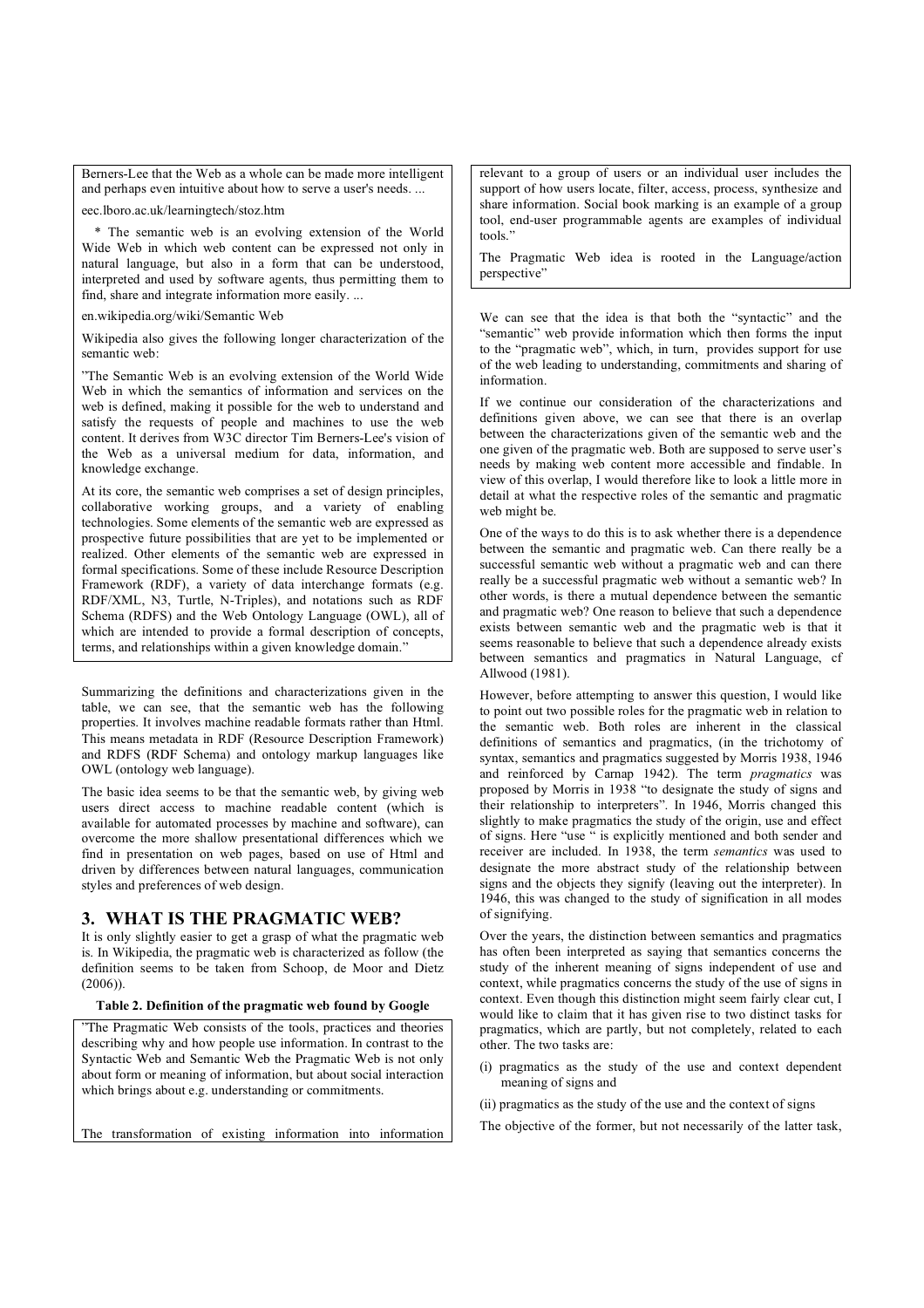is to study how meaning is constituted through use in context. The objective of the latter task, in contrast, is directed to studying significant features of the use of signs (language), even if they are only indirectly related to the determination of meaning in context. Below, I will now briefly discuss the two tasks one by one.

# **4. PRAGMATICS AS THE STUDY OF THE CONTEXT AND USE DEPENDENT MEANING OF SIGNS**

As I have already mentioned (following the definitions of semantics and pragmatics suggested by Morris and Carnap), it has long been assumed that semantics concerns the study of the inherent meaning of signs independent of use and context, while pragmatics concerns the study of the use of signs in context. Even if, in general, this much is clear in, the question now arises as to what criteria and concepts can be used to separate context independent (semantical) from context dependent (pragmatical) aspects of meaning. At least the following concepts have been proposed as candidates for explicating the difference between semantics and pragmatics.

| Table 3. Candidates for separating semantics from pragmatics |  |
|--------------------------------------------------------------|--|
|--------------------------------------------------------------|--|

| Semantics: context independent<br>meaning                                             | <b>Pragmatics: context</b><br>dependent meaning                                    |
|---------------------------------------------------------------------------------------|------------------------------------------------------------------------------------|
| Truth conditions /                                                                    | Implicature,                                                                       |
| logical form                                                                          | presupposition                                                                     |
| Extension / reference<br>Conventional meaning                                         | Natural meaning                                                                    |
| Literal meaning as<br>- Gesamtbedeutung/Intension or<br>- Grundbedeutung / prototypes | Metaphor, metonymy<br>Connotative emotion,<br>Associative attitude<br>Associations |
| Normative, stipulative                                                                | Descriptive                                                                        |

Let us now briefly consider whether the concepts in the left column really can be used to capture meaning in a context independent way. In Allwood, (1981; 2003), I argued that they cannot and that all meaning, in fact, is context dependent, involving interaction between linguistically and contextually activated meaning. A brief recapitulation of the argument goes as follows: Language has evolved as an instrument for activation of context dependent information. Linguistic meaning need not be totally specific, since activation of information in context can make it specific. This makes language into a more flexible and usable instrument for communication from one context to another. The flexibility and versatility of language would have been lost if meanings always would have had to be fully specified.

Returning to the list in Table 1, the flexible nature of language means that reference and truth conditions (intentions and extension) can often not be determined without contextual information. For example, this is very clear for so called deictic terms, like *I, you, me, here* and *there*. For a similar argument, see Bar-Hillel (1957), Montague (1968, 1970) and Lewis (1970). A further consequence of this is that the logical form of specific utterances also becomes context dependent.

Besides reference and truth conditions, the other main candidate for characterization of context independent meaning is convention. Conventional meaning as opposed to natural meaning is supposed to be context independent. However, conventions are often sensitive to context, e.g. a *yes* in English uttered by speaker 2 after a *yes* has been uttered by speaker 1 expresses agreement, while a *yes,* uttered by speaker 2 after speaker 1 has said *no* expresses disagreement. This is a context sensitive convention for English, which is different for the use of equivalents of *yes* and *no*  in other languages, (e.g. in Russian, where a *yes* uttered after a *no* expresses agreement, not disagreement, with the negation.

A third candidate is the notion of "literal meaning", which (in contrast to metaphorical and metonymic meaning) is suggested as a way to capture context independent information. The problem is that the notion of "literal meaning" in itself is in need of analysis. When such an analysis is given, the three main alternatives for an explication of "literal meaning" have been (i) literal meaning as the greatest common denominator of all uses of a word (this approach is also known as "Gesamtbedeutung" or "necessary and sufficient conditions"), or (ii) literal meaning as a prototypical representative of the meaning, or (iii) literal meaning as conventional meaning. Turning first to the third alternative (conventional meaning), this does not really work, since both metaphors and metonymies often become conventionalized (e.g. *the foot of the mountain* or *the head of an organization*, where both *foot* and *head* have metaphorical, yet conventionalized meanings) and literal meaning is supposed to be non-metaphorical and non-metonymic.

Using alternative (i), "the greatest common denominator" approach has the drawback that since most, if not all, words from a descriptive point of view are polysemous, the literal meanings often become too abstract and require context to become more specific. Alternatively, very many words become homonymous (cf. Allwood, 2003) and context has to be used to choose the right "word" or "meaning".

The ubiquitousness of polysemy is also the problem for alternative (ii), i.e. the proposals identifying literal meanings with prototypes. Context is required to select the appropriate prototype. In the end, therefore, none of the three main proposals for characterizing context independent meaning mentioned in table 3 are sufficient and the conclusion based on using these concepts is that determination of linguistic meaning is always context dependent.

The situation is a little different for alternative (iv) the pair normative (stipulative) – descriptive. This alternative was created by Rudolf Carnap (1942), who made use of the trichotomy proposed by Morris and introduced a distinction of his own, between a "pure" and a "descriptive" way of pursuing the three types of study (i.e. syntax, semantics and pragmatics). A pure study uses normative regimentation and stipulative definitions in order to clarify concepts which are thought to be fundamental to an area. In semantics, for example, such concepts are truth and reference. A descriptive study, on the other hand tries to capture empirical data in their fullness, thereby describing also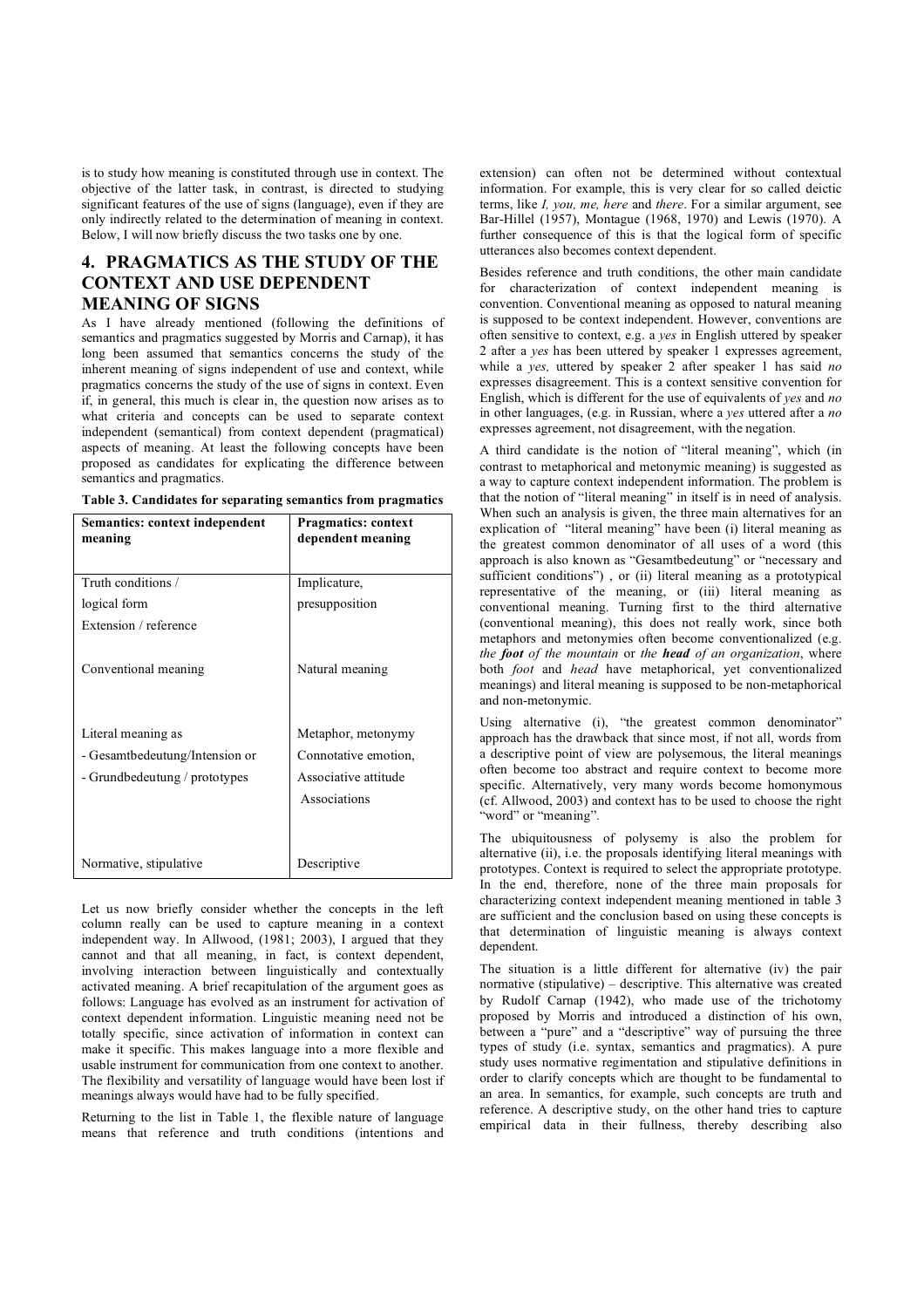phenomena which can be given no clear explications or definitions. For Carnap a pure study was possible both with regard to syntax and semantics but not with regard to pragmatics which seemed to him only open to description. In fact, Carnap, at this stage of his thinking, regarded all descriptive studies as pragmatical since they all in some sense involve interpretation, origin, use or effect of signs. Following Carnap's ideas of meaning postulates (later also used by Montague, 1968 and 1970), context independent meanings can be created by stipulation, which, in fact, encapsulate contextual information. This is, of course, completely acceptable in the construction of a formal language and, in a sense, is what is being done in the semantic web project through metalinguistic descriptions, which encapsulate as much relevant (often pragmatic) web page information as possible and which through the use of tools like RDF and OWL is being coded in machine readable form.

However, the question is whether context dependence can really be gotten rid of in this way or if it will always remain present and, for example, show up when assignment of metadescriptors is to be done by automatic processing. The argument put forth here is that context dependence is an inherent feature of human language and communication, which cannot be made to totally disappear by semantic stipulation. A consequence of this for the distinction between the semantic and pragmatic web is that one of the main tasks for work on the pragmatic web is to provide relevant contextual support for the semantic web in the form of relevant contextual information and to formulate relevant rules for the contextual interpretation of the information which is to be handled by the semantic web.

# **5. PRAGMATICS AS THE STUDY OF THE CONTEXT AND USE OF SIGNS**

Let me now briefly turn to the second task of pragmatics pointed out above (pragmatics as the study of the use and context of signs).

Besides contributions to the first task (contextual determination of meaning) through concepts such as "presuppositions" and "implicature" (cf. Levinson, 1983) and Grice (1975), pragmatics has, in its second task, made major contribution towards clarifying the nature of language use through such concepts as "speech acts" (Austin, 1962 and Searle, 1969), "language games" (Wittgenstein, 1953), "social activities" (Allwood, 2001, 2007) or "politeness" (Brown and Levinson, 1987). Investigating the nature of and consequences related to the four latter concepts has in many ways increased our understanding of language use.

If in its first role pragmatics has a close relation to logic and semantics, in its second role it has an overlap with disciplines such as psycholinguistics, sociolinguistics, informatics and ethnography in increasing our understanding of how human beings use language and other signs to communicate and create social structure.

Just as an analysis of the first task of pragmatics has implications for the "semantic web", an analysis of the second task of pragmatics has implications for the "pragmatic web". The pragmatic web is needed to increase the range of uses of the semantic web. It is not just a question of contextually interpreting information, but also of enabling the use of certain communicative acts which carry with them typical commitments and obligations,

and of enabling specific types of activity bound communication or specific modes of interaction in those activities,

The development of the pragmatic web can in this way help to construct new contexts of use of the semantic web, which, in turn, also will help in the task first discussed, of providing contextually relevant information. However, a more detailed discussion of the development of the second task will have to be the topic of another paper.

# **6. CONCLUDING REMARKS**

This paper has pointed out two tasks of pragmatics and the pragmatic web:

- (i) providing contextually relevant information
- (ii) providing more relevant, adequate ways of using the web.

The pragmatic web can, in this way, be related to the semantic web in two ways by, firstly, helping to reduce the probably inherent context dependence of the semantic web and, secondly, by helping to make the web a more natural and flexible medium for human communication.

# **7. REFERENCES**

- [1] Allwood, J. 1981. On The Distinctions between Semantics and pragmatics. In W. Klein and W. Levelt (eds.), *Crossing the Boundaries in Linguistics*, p. 177 -189. D. Reidel Publishing Company.
- [2] Allwood, J. 2000. An Activity Based Approach to Pragmatics. In Bunt, H., & Black, B. (Eds.) Abduction, Belief and Context in Dialogue: Studies in Computational Pragmatics. Amsterdam, John Benjamins, pp. 47-80.
- [3]Allwood, J. 2003. Meaning Potential and Context. Some Consequences for the Analysis of Variation in Meaning. In Cuyckens, Hubert, Dirven, René & Taylor, John R. (eds). Cognitive Approaches to Lexical Semantics. Moulton de Gruyter, pp. 29-65.
- [4] Allwood, J. 2007. Activity Based Studies of Linguistic Interaction. Gothenburg Papers in Theoretical Linguistics, 93. Göteborg University, Dept. of Linguistics.
- [5] Austin, J. 1982. *How to do Things with Words*. Oxford, Oxford University Press.
- [6] Brown, P. & Levinson, S. (1987*). Politeness: Some Universals in Language Usage.* Cambridge, Cambridge University
- [7] Carnap, R.: 1956, *Meaning and Necessity,* 2nd Edition, Chicago, University of Chicago Press.
- [8] Bar-Hillel, Y. 1954.. Indexical expressions. *Mind 63,* 359 76.
- [9] Berners-Lee, T & Fischetti, M. (1997). Weaving the Web. Harper San Francisco; Paperback: ISBN:006251587X, Abridged audio cassette ISBN:0694521256).

[10] Google search. Definitions of semantic web on the web http://www.google.com/search?hl=en&client=firefoxa&rls=org.mozilla:sv-SE:official&hs=DaL&defl=en&q=define:Semantic+Web&s a=X&oi=glossary\_definition&ct=title